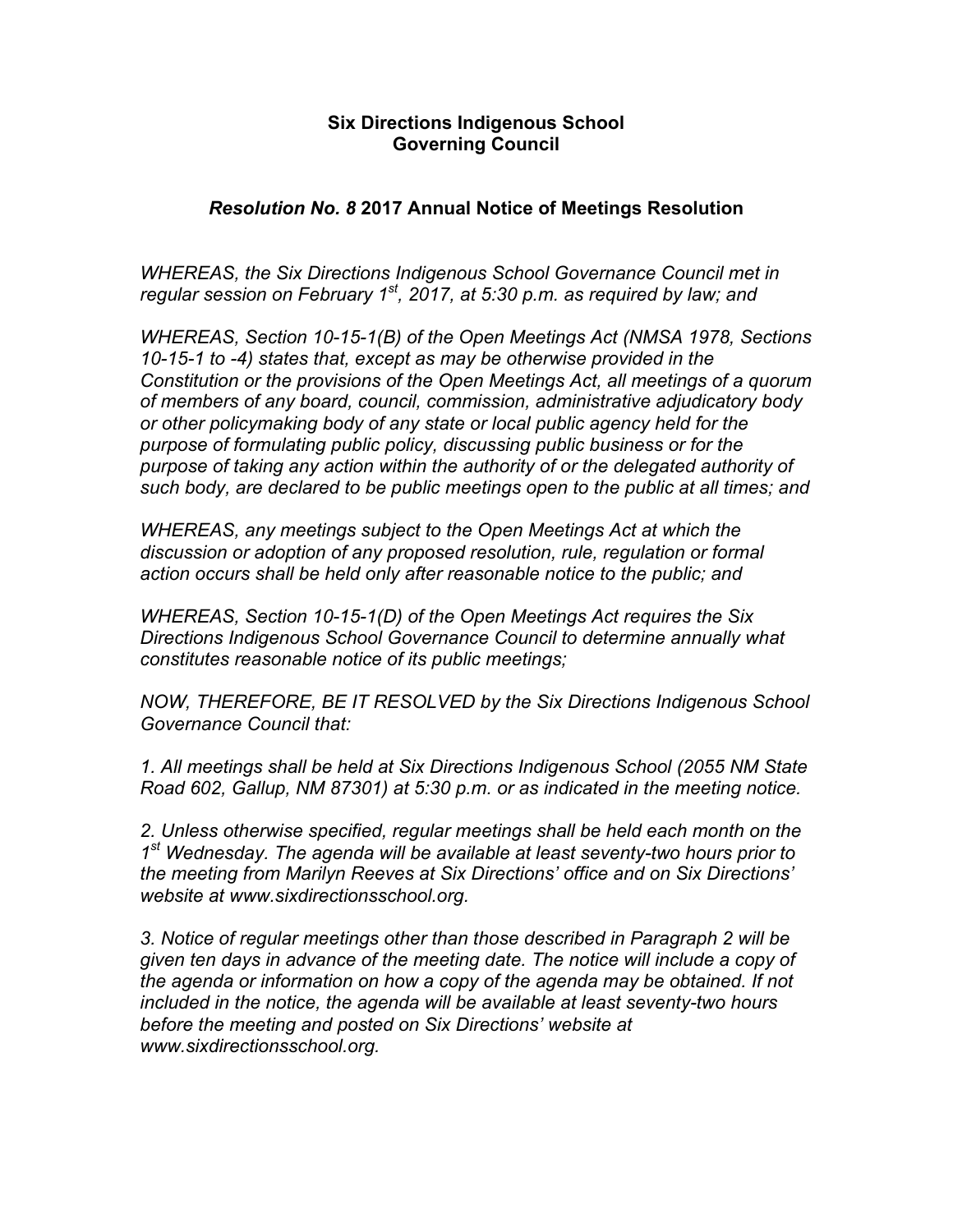*4. Special meetings may be called by the Chair or a majority of the members upon three days notice. The notice for a special meeting shall include an agenda for the meeting or information on how a copy of the agenda may be obtained a copy of the agenda. The agenda will be available at least seventy-two hours before the meeting and posted on Six Directions Indigenous School's website at www.sixdirectionsschool.org.*

*5. Emergency meetings will be called only under unforeseen circumstances that demand immediate action to protect the health, safety and property of citizens or to protect the public body from substantial financial loss. The Six Directions Indigenous School Governing Council will avoid emergency meetings whenever possible. Emergency meetings may be called by the Chair or a majority of the members with twenty-four hours prior notice, unless threat of personal injury or property damage requires less notice. The notice for all emergency meetings shall include an agenda for the meeting or information on how the public may obtain a copy of the agenda. Within ten days of taking action on an emergency matter, the Secretary or Head Administrator will notify the Attorney General's Office.*

*6. For the purposes of regular meetings described in Paragraph 3 of this resolution, notice requirements are met if notice of the date, time, place and agenda is placed in newspapers of general circulation in the state and posted in the following locations: on Six Directions' website at www.sixdirectionsschool.org and at the offices of Six Directions Indigenous School. Copies of the written notice shall also be mailed to those broadcast stations licensed by the Federal Communications Commission and newspapers of general circulation that have made a written request for notice of public meetings.*

*7. For the purposes of special meetings and emergency meetings described in Paragraphs 4 and 5, notice requirements are met if notice of the date, time, place and agenda is provided by telephone to newspapers of general circulation in the state and posted in the offices of The National Indian Youth Leadership Project, until Six Directions moves into permanent facilities and then it will be posted in Six Directions' school offices. Telephone notice also shall be given to those broadcast stations licensed by the Federal Communications Commission and newspapers of general circulation that have made a written request for notice of public meetings.*

*8. In addition to the information specified above, all notices shall include the following language:*

*If you are an individual with a disability who is in need of a reader, amplifier, qualified sign language interpreter, or any other form of auxiliary aid or service to attend or participate in the meeting, please contact the Lane Towery at Six Directions Indigenous School at least one (1) week prior to the meeting or as soon as possible. Public documents, including*